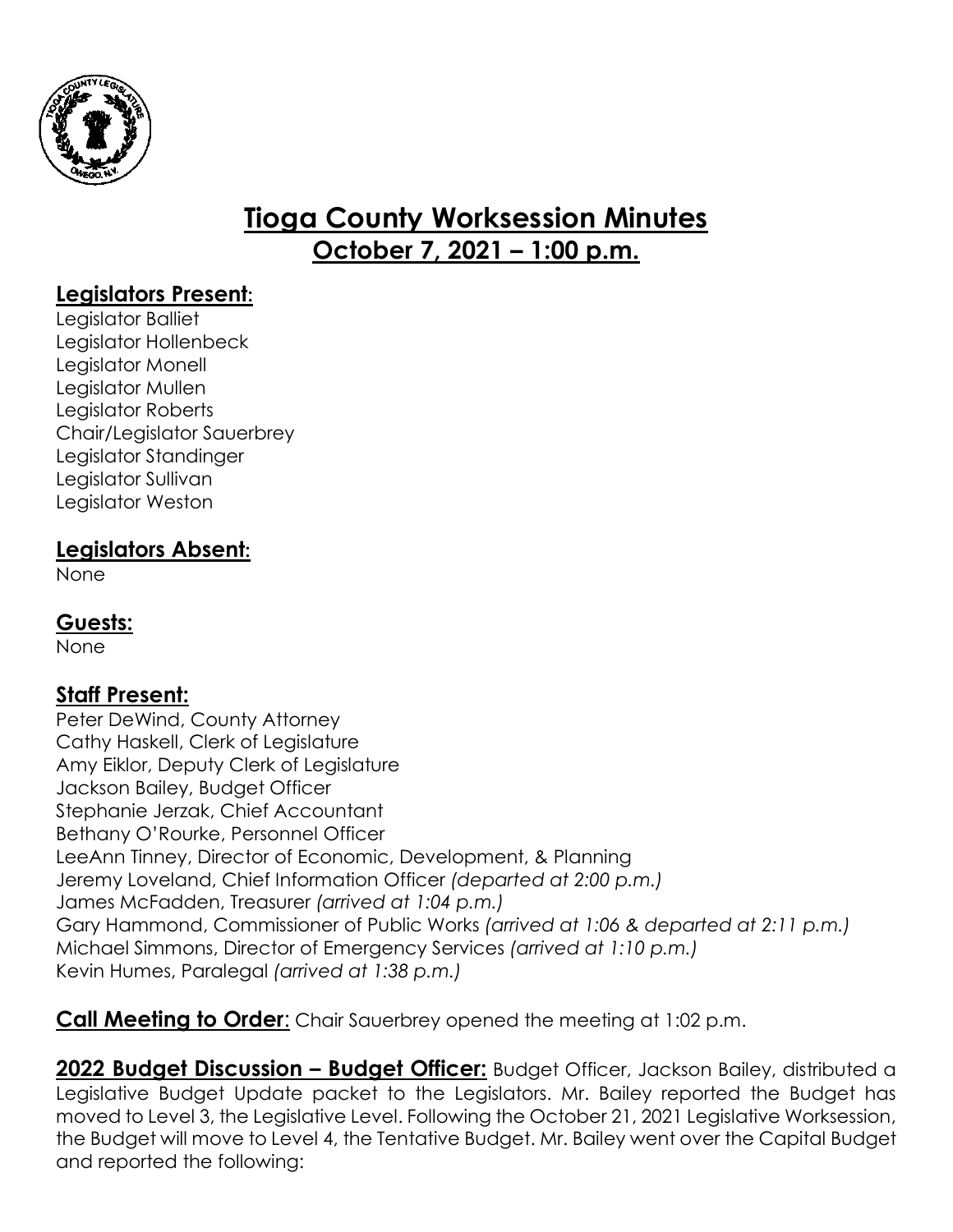- A Car/Truck was added to the Tentative Budget for Probation \$30,000
- A Sweeper through Shared Services **\$25,390.99**
- Estimated Sales Tax Capital revenue **\$1,050,000**

Mr. Bailey broke down the *Capital Budget* highlights by category and noted if any items are earmarked for American Rescue Plan Act (ARPA) funding:

#### *Upgrades - Buildings & Grounds:*

| $\bullet$                                        | New 3/4 Ton 4X4 Pickup<br>HVAC Control System for B&G<br>Earmarked for ARPA<br>$\circ$                                                                                                                                                                                                 | \$50,000<br>\$450,000<br>(\$400,000]                                                                                                    |
|--------------------------------------------------|----------------------------------------------------------------------------------------------------------------------------------------------------------------------------------------------------------------------------------------------------------------------------------------|-----------------------------------------------------------------------------------------------------------------------------------------|
| $\bullet$<br>$\bullet$<br>$\bullet$<br>$\bullet$ | Truck Wash Building<br>o Earmarked for ARPA<br>Truck Box Repair & Lift Gate<br>Parking Lot Upgrade<br><b>HVAC Control System for DSS</b><br>Carpeting at HHS Building                                                                                                                  | \$1,500,000<br>(\$1,000,000)<br>\$70,000<br>\$250,000<br>\$400,000<br>\$90,000                                                          |
|                                                  | <b>Upgrades – Information Technology:</b><br>Software Expense<br>Computer Upgrade<br><b>Earmarked for ARPA</b><br>$\circ$                                                                                                                                                              | \$100,000<br>\$90,000<br>(\$10,000)                                                                                                     |
|                                                  | <b>Upgrades – Public Safety:</b><br>Car/Truck (Probation)<br>Equipment (Not Car)<br>Security Equipment                                                                                                                                                                                 | \$30,000<br>\$30,000<br>\$50,000                                                                                                        |
|                                                  | Vehicles – Public Health (36% Reimbursement):<br>Car Truck<br>State Reimbursement<br>O                                                                                                                                                                                                 | \$47,000<br>(\$16,920)                                                                                                                  |
| $\bullet$<br>$\bullet$<br>$\bullet$              | <b>Road Machinery Purchases:</b><br>Patrol Truck Replacement<br><b>Flail Mower</b><br>Excavator<br>Mechanic Truck<br>Fire Truck<br>Equipment (Not Car)<br>(2) Tandem Axle Trucks<br>(2) 1-Ton Pickup & Plows<br>Roller<br><b>Material Spreader</b><br><b>Sweeper (Shared Services)</b> | \$100,000<br>\$140,000<br>\$230,000<br>\$65,000<br>\$50,000<br>\$9,000<br>\$546,000<br>\$100,000<br>\$35,000<br>\$10,000<br>\$25,390.99 |

Mr. Bailey reported all road machinery purchases, except the Sweeper, will be funded by the Capital Equipment Reserve.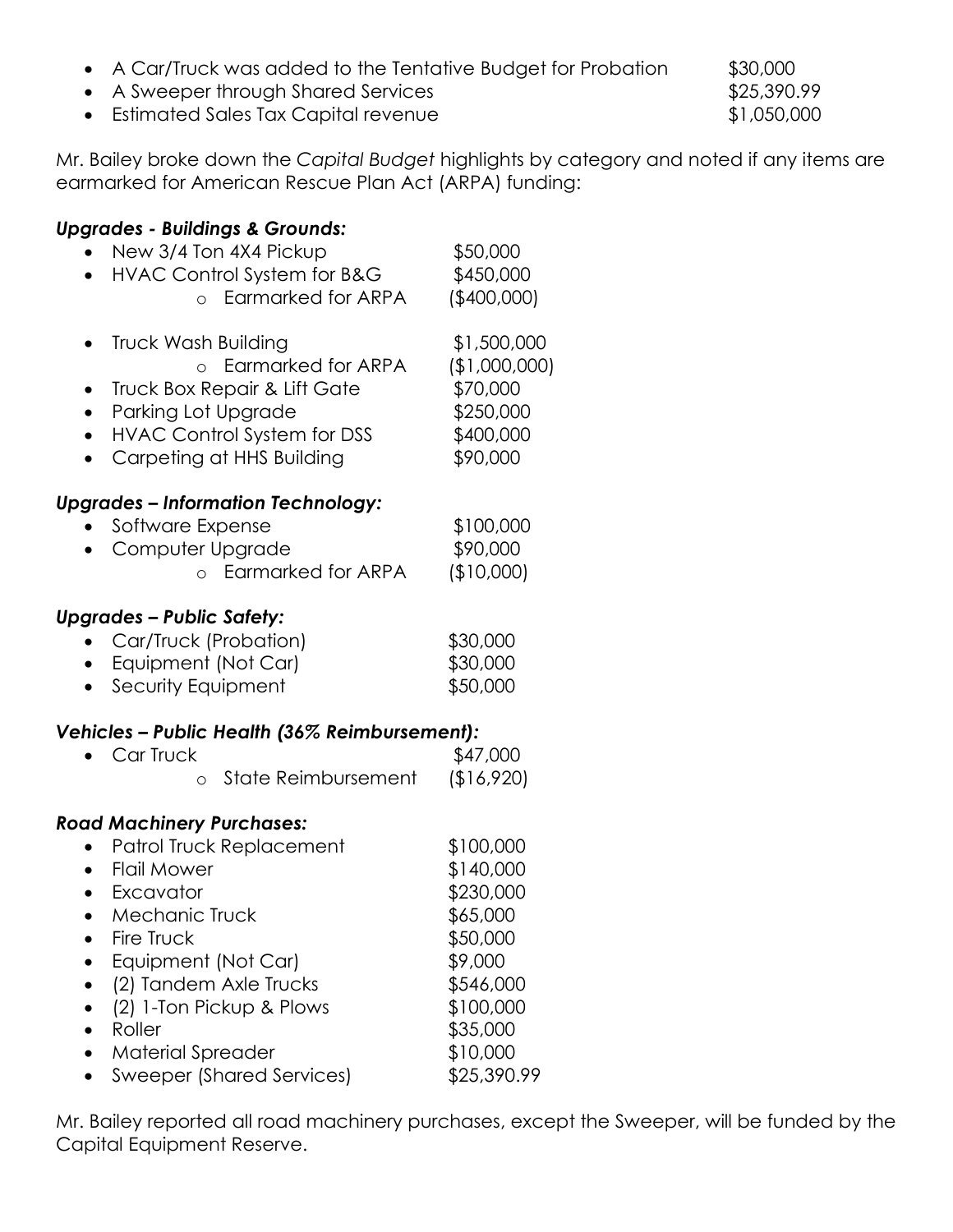Next, Mr. Bailey summarized the Preliminary Budget by Fund and reported the following estimates:

| • Total for all Funds         | \$94,538,536 |
|-------------------------------|--------------|
| • Appropriated Fund Balance   | \$4,115,139  |
| • ARPA Fund Utilization       | \$5,410,000  |
| • Appropriated Reserve Amount | \$1,635,000  |
| • Tentative Real Property Tax | \$25,481,545 |
| • Estimated Revenues          | \$57,896,852 |

### *Fund Balance Estimates for the 2022 Budget:*

Mr. Bailey went over the following *Fund Balance Estimates* for the 2022 Budget:

| <b>2021 FUND BALANCE</b>                                                                                                                            |            |                                | <b>GENERAL</b>                                                                | <b>CAPITAL</b>                                                         |
|-----------------------------------------------------------------------------------------------------------------------------------------------------|------------|--------------------------------|-------------------------------------------------------------------------------|------------------------------------------------------------------------|
| <b>Beginning Fund Balance</b>                                                                                                                       |            | 1/1/2021                       | \$(27, 456, 981.00)                                                           | \$(10,754,621.00)                                                      |
| Add: Revenues to Date*<br>Less: Expenditures to Date                                                                                                |            | 9/30/2021<br>9/30/2021         | \$(67, 126, 157.77)<br>\$52,340,539.06                                        | \$(1,172,918.05)<br>\$1,259,528.41                                     |
| <b>Fund Balance to Date</b>                                                                                                                         |            |                                | \$ (42, 242, 599.71)                                                          | \$(10,668,010.64)                                                      |
| Add: Projected Revenues<br>Less: Projected Expenditures                                                                                             |            | $10/01 - 12/31$<br>10/01-12/31 | \$(12,000,000.00)<br>\$25,000,000.00                                          | \$(2,000,000.00)<br>\$1,000,000.00                                     |
| <b>Estimated Fund Balance</b><br>12/31/2021                                                                                                         |            |                                | \$(29, 242, 599.71)                                                           | \$(11,668,010.64)                                                      |
| *Revenues to Date Include \$4.5 Million of ARPA                                                                                                     | Revenue    |                                |                                                                               |                                                                        |
| <b>2022 FUND BALANCE</b>                                                                                                                            |            |                                | <b>GENERAL</b>                                                                | <b>CAPITAL</b>                                                         |
| <b>Beginning Balance</b>                                                                                                                            | 1/1/2022   |                                | \$(29, 242, 599.71)                                                           | \$(11,668,010.64)                                                      |
| Add: Budgeted Revenues<br>Less: Budgeted Expenditures<br>Add: ARPA Distribution<br>Less: ARPA Fund Expense                                          |            |                                | \$(75, 279, 828.20)<br>\$76,889,551.35<br>\$ (4,500,000.00)<br>\$9,100,000.00 | \$(2,738,170.00)<br>\$12,288,585.99                                    |
| <b>Add: Reserve Utilization</b><br>Add: ARPA Fund Utilization                                                                                       |            |                                |                                                                               | \$(1,635,000.00)<br>\$ (5,410,000.00)                                  |
| <b>Estimated Fund Balance</b>                                                                                                                       | 12/31/2022 |                                | $$$ (23,032,876.56)                                                           | \$(9,162,594.65)                                                       |
| <b>FUND BALANCE POLICY (GENERAL FUND)</b>                                                                                                           |            |                                |                                                                               |                                                                        |
| 2022 Budgeted Appropriations<br>Fund Balance - Minimum<br>Fund Balance - Maximum                                                                    |            |                                | 12%<br>28%                                                                    | \$76,889,551,35<br>\$(9,226,746.16)<br>\$(21, 529, 074.38)             |
| <b>Total Estimated Fund Balance</b><br>Less: Estimated Prepaid Expenses<br>Less: Estimated Reserve Balances<br>Less: 2022 Appropriated Fund Balance |            |                                | 12/31/2021                                                                    | \$129, 242, 599.71<br>\$1,600,000.00<br>\$800,000.00<br>\$1,609,723.15 |
| <b>Total Estimated Unrestricted Fund Balance</b>                                                                                                    |            |                                |                                                                               | \$ (25, 232, 876.56)                                                   |
| <b>Fund Balance Over</b>                                                                                                                            |            |                                |                                                                               | \$3,703,802.18                                                         |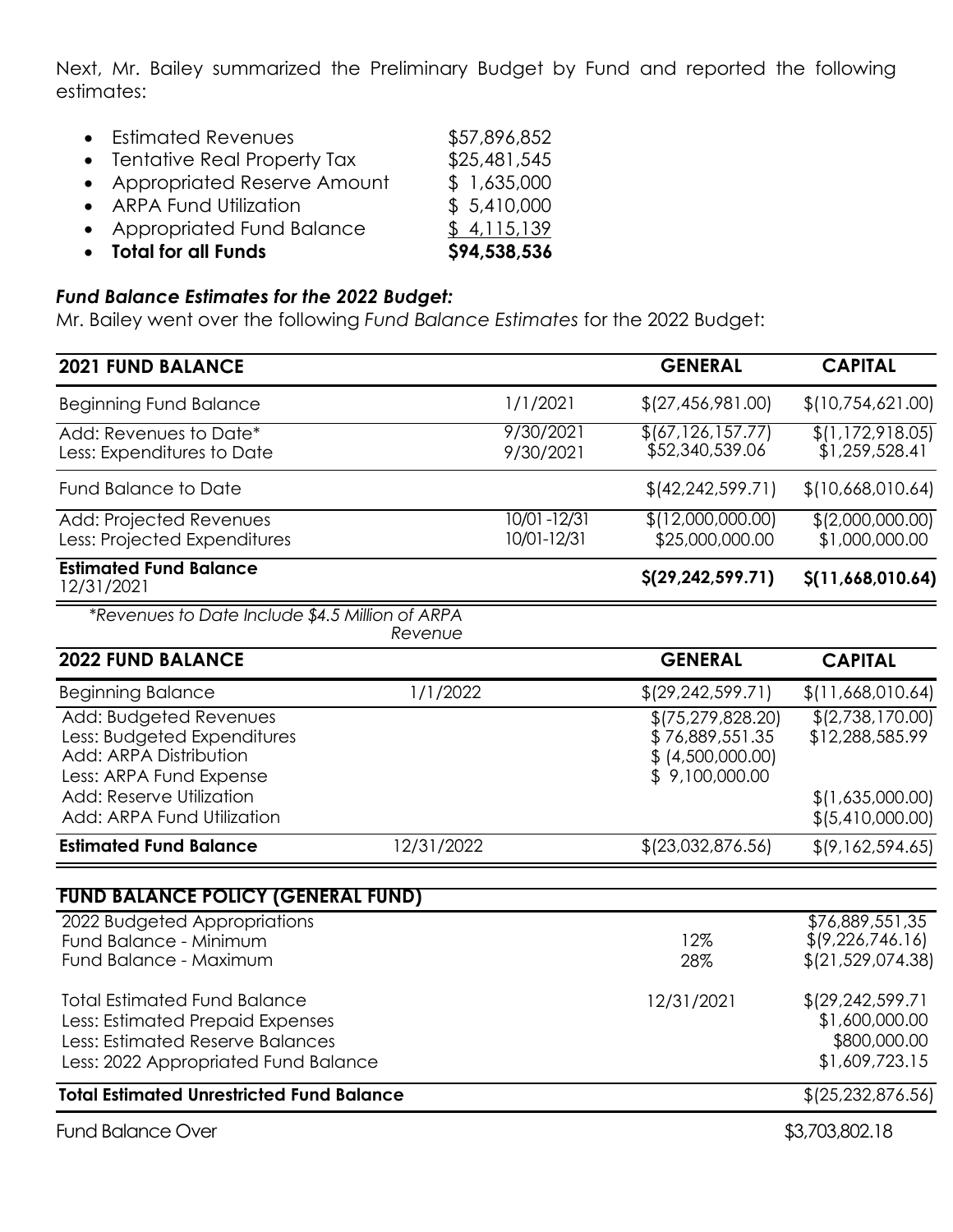#### *Fund Balance Estimates for the Reserves***:**

Mr. Bailey went over the following Fund Balance Estimates for the Reserves 2022 Budget:

| <b>RESERVES</b>                       | 1/1/2021       | Add: Contribution | Less:<br>Expenditures | 12/31/2021     |
|---------------------------------------|----------------|-------------------|-----------------------|----------------|
| Reserve - Debt                        | \$211,322.82   |                   |                       | \$211,323.00   |
| Reserve - Stop DWI                    | \$5,128.86     |                   |                       | \$5,129,00     |
| Reserve - Crime<br>Proceeds           | \$11,063.97    |                   |                       | \$11,064.00    |
| Reserve - Hotel/Tourism               | \$16,843.46    |                   |                       | \$16,843,00    |
| Reserve - E911                        |                | \$1,475,160.30    | $$$ (965,000.00)      | \$510,160.30   |
| Reserve - Handicap<br>Education       | \$971.21       |                   |                       | \$971.00       |
| Reserve - Crime                       | \$18,881.16    |                   |                       | \$18,881.00    |
| Reserve - Unemployment                | \$29,386.56    |                   |                       | \$29,386.00    |
| <b>Total General Fund</b><br>Reserves | \$293,598.04   | \$1,475,160.30    | $$$ (965,000.00)      | \$803,757.30   |
| Reserve - Capital<br>Software         | \$41,660,48    |                   |                       | \$41,660.48    |
| Reserve - Capital<br>Hardware         | \$320,830.90   |                   |                       | \$320,830.90   |
| Reserve - Capital                     | \$1,873,764.12 | \$1,500,000.00    | \$ (720, 430.00)      | \$2,653,334.12 |
| Reserve - FMAS                        | \$144,903.83   |                   |                       | \$144,903.83   |
| <b>Total Capital Fund</b><br>Reserves | \$2,381,159.33 | \$1,500,000.00    | \$ (720, 430.00)      | \$3,160,729.33 |

Mr. Bailey pointed out the \$965,000 expenditure is for the CAD system.

Chair Sauerbrey asked what account the casino funds received from Tioga Downs goes into. Mr. Bailey responded the casino funds go into the Capital Reserve account. Legislator Sullivan asked for clarification on the Capital Reserve and what is included in that account. Mr. Bailey explained the Capital Reserve is primarily for infrastructure for Public Works and Highway.

Legislator Sullivan asked Commissioner of Public Works, Gary Hammond, if he added Board of Elections' truck to his Capital Plan and if that figure was included in the Capital Reserve. Mr. Hammond responded that it is not reflected in the 2022 Budget, but the truck is included in the Five Year Capital Plan for 2024. He confirmed he has submitted the Five Year Capital Plan to the Budget Officer.

#### *Sales Tax Analysis:*

Mr. Bailey used a five year average when he calculated the total estimated sales tax revenue: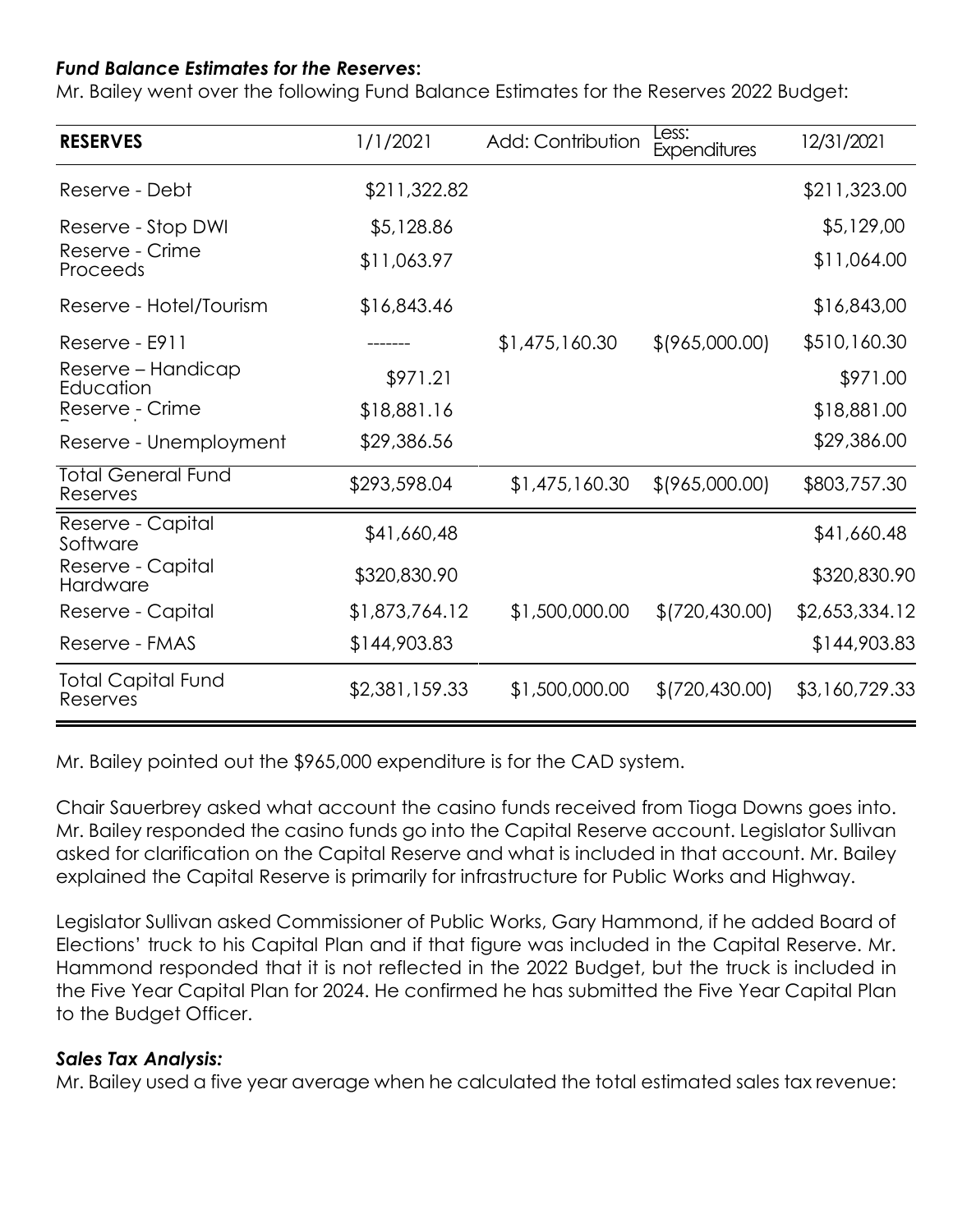| <b>YEAR</b> | <b>ORIGINAL BUDGET</b>      | <b>ACTUALS</b>      |
|-------------|-----------------------------|---------------------|
| 2021        | \$(20, 850, 000.00)         | \$(18,318,582.58)   |
| 2020        | \$(23, 288, 000.00)         | \$(23,833,485.70)   |
| 2019        | \$(20, 452, 062.00)         | $$$ (24,594,556.85) |
| 2018        | \$(19,560,000.00)           | \$(24, 240, 238.24) |
| 2017        | \$(19,085,000.00)           | \$(20, 870, 587.74) |
| 2016        | \$(18,488,885.00)           | \$(19,409,433.02)   |
|             | <b>5 YEAR AVG (ACTUALS)</b> | \$(22, 589, 660.31) |

Mr. Bailey rounded and estimated the sales tax revenue to be \$22,500,000. Mr. Bailey then calculated the total estimated distribution to towns and villages:

| <b>Total Estimated Sales Tax</b>     | \$ (22,500,000) |
|--------------------------------------|-----------------|
| 25% Distribution to Towns & Villages | \$5,625,000     |
| LESS: Richford                       | \$(120,000)     |
| <b>Total Estimated Distribution</b>  | \$5,505,000     |

Legislator Sullivan inquired about the Richford reduction. Mr. Bailey explained that Richford does not take the sales tax distribution in order for their tax levy to be reduced. Tioga County must have the reduction noted. Legislator Hollenbeck reported Richford gets more state aid than other municipalities due to the large amount of state lands in the Town.

| Sales and Use Tax                           | \$(19,500,000) |
|---------------------------------------------|----------------|
| Sales Tax Capital (Org A1340)               | \$(1,950,000)  |
| Sales Tax Capital (Org H1340)               | \$(1,050,000)  |
| Sales Tax Towns/Villages                    | \$5,505,000    |
| Total Estimated Sales Tax Budgeted for 2022 | \$16,995,000   |

Legislator Monell asked Mr. Bailey what Tioga County's sales tax increase will be in 2022. Mr. Bailey replied the exact figure is not known at this time. He explained various circumstances, like internet sales tax, have made projections more difficult. Mr. Bailey stated he is keeping the estimated sales tax revenue on the conservative side.

Mr. Bailey reported he will review the proposed Tentative Budget, make any adjustments that are needed, and present at the second Worksession on October 21, 2021. Legislator Sullivan inquired if budgetary changes can be made after October 21, 2021. Mr. Bailey replied certain changes can be made until December.

Legislative Clerk Haskell reported the Public Hearing on the Budget will take place on November 9, 2021 at 9:30 a.m. She verified with Mr. Bailey that changes can be made after the Public Hearing on November 9, 2021, only if another Public Hearing is held on the proposed changes. There were no further questions for Mr. Bailey.

**American Rescue Plan Funding Discussion:** Chair Sauerbrey distributed a Tentative List of Recovery Projects packet to the Legislators. She wanted to review the list and ask the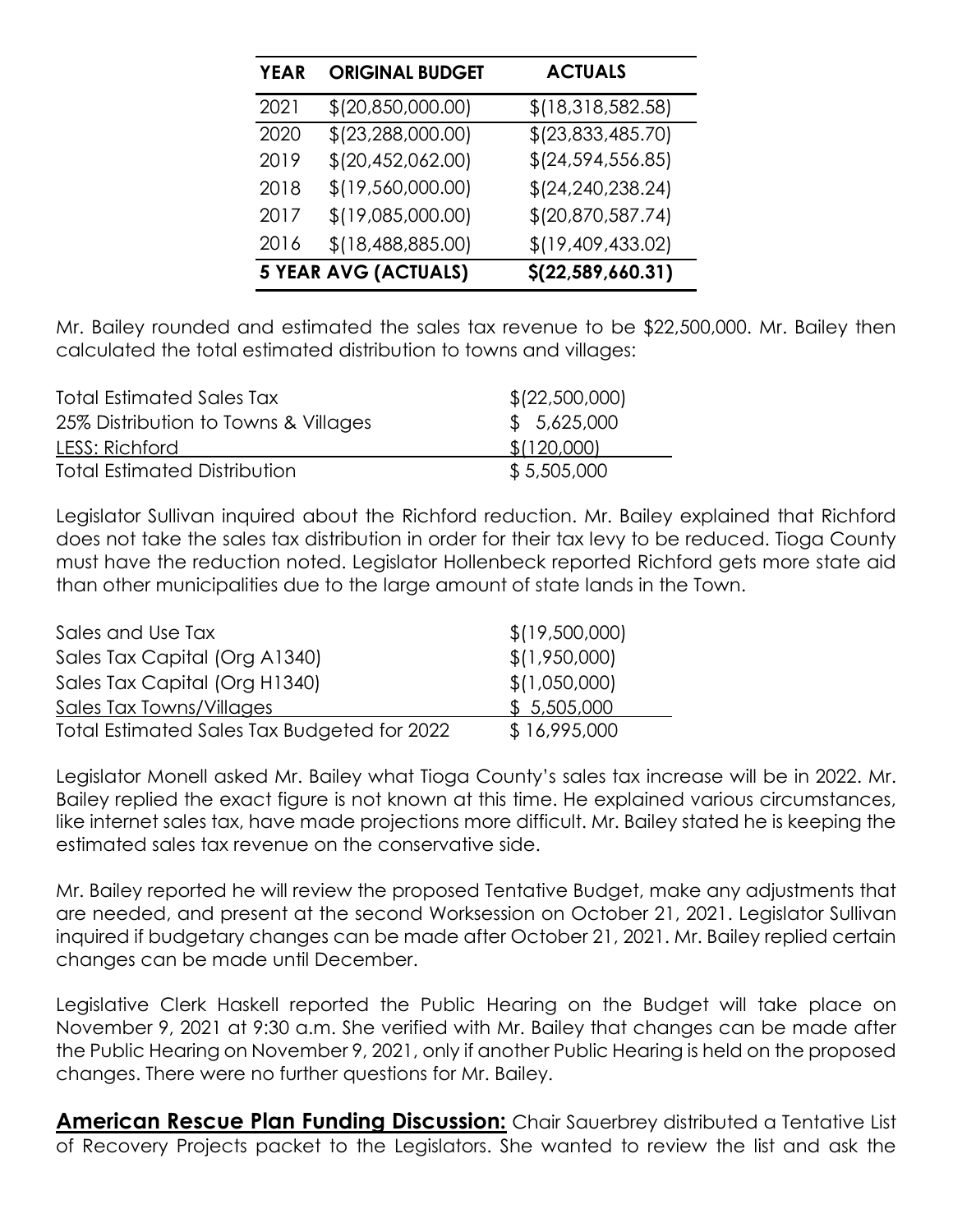Legislators if they supported the projects or not. Chair Sauerbrey asked for a voice vote and asked the Legislators if they had any questions before the straw poll vote.

Legislator Sullivan inquired about an item that was previously discussed, but not on the list. She mentioned payroll and/or premium pay for essential workers. Premium pay is an allowable use for ARPA funds. She asked if some of the ARPA funds can go towards reimbursing the County for employees that worked overtime as a result of the pandemic. For example, Public Health employees worked above and beyond their normal hours.

Mr. Bailey replied that under the ARPA guidelines, the premium pay has to be in addition to the wages. He reported that overtime has already been paid to employees, therefore, the ARPA funds cannot go towards it. Mr. Bailey reported the overtime needed to be incurred prior to March 3, 2021, therefore, Tioga County cannot go back and reimburse itself using ARPA funds.

Legislator Sullivan stated employees that worked overtime during the height of the pandemic are eligible to get paid overtime or take comp time. She stated there may be a large amount of funds sitting in the liability account for comp time that has not been used. Legislator Sullivan asked if ARPA funds can be used to reimburse the County for the comp time liability. Mr. Bailey responded that the comp time has already been earned so it cannot be used for reimbursement. Instead, the Treasury prefers essential workers receive payment in the form of a stipend.

Legislator Sullivan asked her fellow Legislators if they would consider premium pay for essential workers. She reported Legislative Clerk, Cathy Haskell, was able to ask other counties if they will reward essential workers with premium pay. Ms. Haskell found at least one county rewarded salaried employees that do not get overtime. Legislator Sullivan stated Tioga County has numerous salaried employees. Another county used calculations to determine who is eligible and found many were eligible for premium pay.

Legislator Sullivan stated those counties can be used as examples on how to reward essential employees. Tioga County can also choose to give nothing additional to essential employees. Legislator Sullivan asked the Legislators for further consideration on rewarding essential workers. It will take some digging to figure the details out but she does not want to waste an employee's time researching if the Legislators are not in favor. Legislator Sullivan reported there are employees that work long hours and she is not comfortable at this stage, giving them no compensation from ARPA funds.

Legislator Mullen stated he would be in favor of rewarding employees if there was a cap on the dollar amount.

Legislator Monell said the tentative list has already been created and questioned why the subject is being pushed at this stage. Legislator Sullivan responded that the list can remain as is, but there is still unallocated funds leftover that can be used for premium pay. She explained that once a cap on the dollar amount for premium pay has been established, the project amounts on the list can be adjusted, if needed.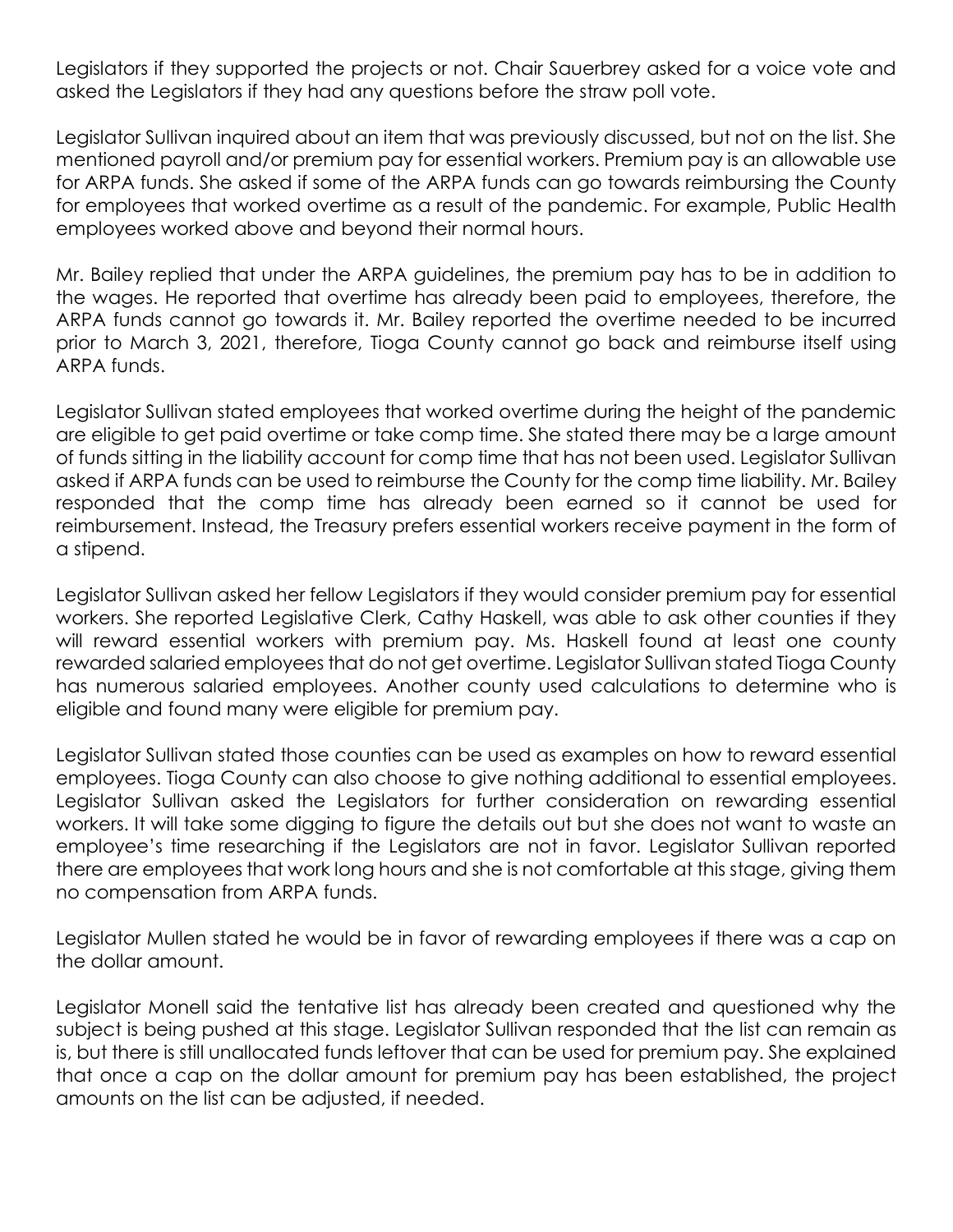On straw poll vote, Legislators Balliet, Hollenbeck, Mullen, Sauerbrey, Standinger, Sullivan, and Weston were in favor of looking into premium pay for essential workers. Legislators Monell and Roberts were not in favor.

Chair Sauerbrey reported the deadline for submitting a report to the Treasury has been extended from October 31, 2021 to January 31, 2022.

**Tentative List of ARPA Projects:** Chair Sauerbrey went over the tentative list and asked for a straw poll vote on each project. On straw poll vote, the Legislators unanimously approved the entire list of projects. The following projects were approved:

| $\triangleright$ Access Control              | \$50,000 |
|----------------------------------------------|----------|
| $\triangleright$ Data at Rest Encryption     | \$60,000 |
| $\triangleright$ Multi-Factor Authentication | \$20,000 |
| $\triangleright$ Shore Tel Hardware Upgrade  | \$30,000 |

Legislator Sullivan stated the above four projects were recently added at the request of the IT Department. She explained a cyber-audit identified areas in need of improvement. The findings of the audit may have an impact on cyber insurance eligibility or rates. Legislator Sullivan reported the telephone system is in need of physical hardware replacement and some components are out of security compliance. She mentioned upgrading hardware will have a positive impact on the towns and villages that Tioga County has shared services agreements with.

| > Upgrading Servers for Card Swiping System              | \$36,528    |
|----------------------------------------------------------|-------------|
| > Records Management Needs Assessment                    | \$8,250     |
| $\triangleright$ EMO/Ambulance Study                     | \$80,000    |
| > Cyber Security/Phone Upgrade                           | \$10,000    |
| $\triangleright$ Communications Towers for Radio Project | \$4,000,000 |
| > Truck Wash for Public Works                            | \$1,000,000 |
| > HVAC Upgrade - Court Street Annex                      | \$150,000   |
| $\triangleright$ Land Bank - Affordable Housing          | \$500,000   |

Chair Sauerbrey reported the Land Bank is looking to expand into other areas of Tioga County. Legislator Sullivan stated she would like to see the Land Bank tear down vacant, run-down buildings, which will open up the possibility for private development. Chair Sauerbrey continued down the list with the following:

| $\triangleright$ Public Safety Building Chiller (A/C System)     | \$400,000 |
|------------------------------------------------------------------|-----------|
| $\triangleright$ Upgrades to 56 Main St. Security & HHS Security | \$300,000 |
| $\triangleright$ Mapping – Ortho Imagining                       | \$200,000 |

Legislator Sullivan explained numerous departments use mapping and this project is very much needed. Legislator Standinger reported he researched and spoke with staff in GIS and he fully supports this project.

Legislator Sullivan inquired to Chief Information Officer, Jeremy Loveland, if the Ortho mapping was in his Five Year Capital Plan. Mr. Loveland responded that the expense does not need to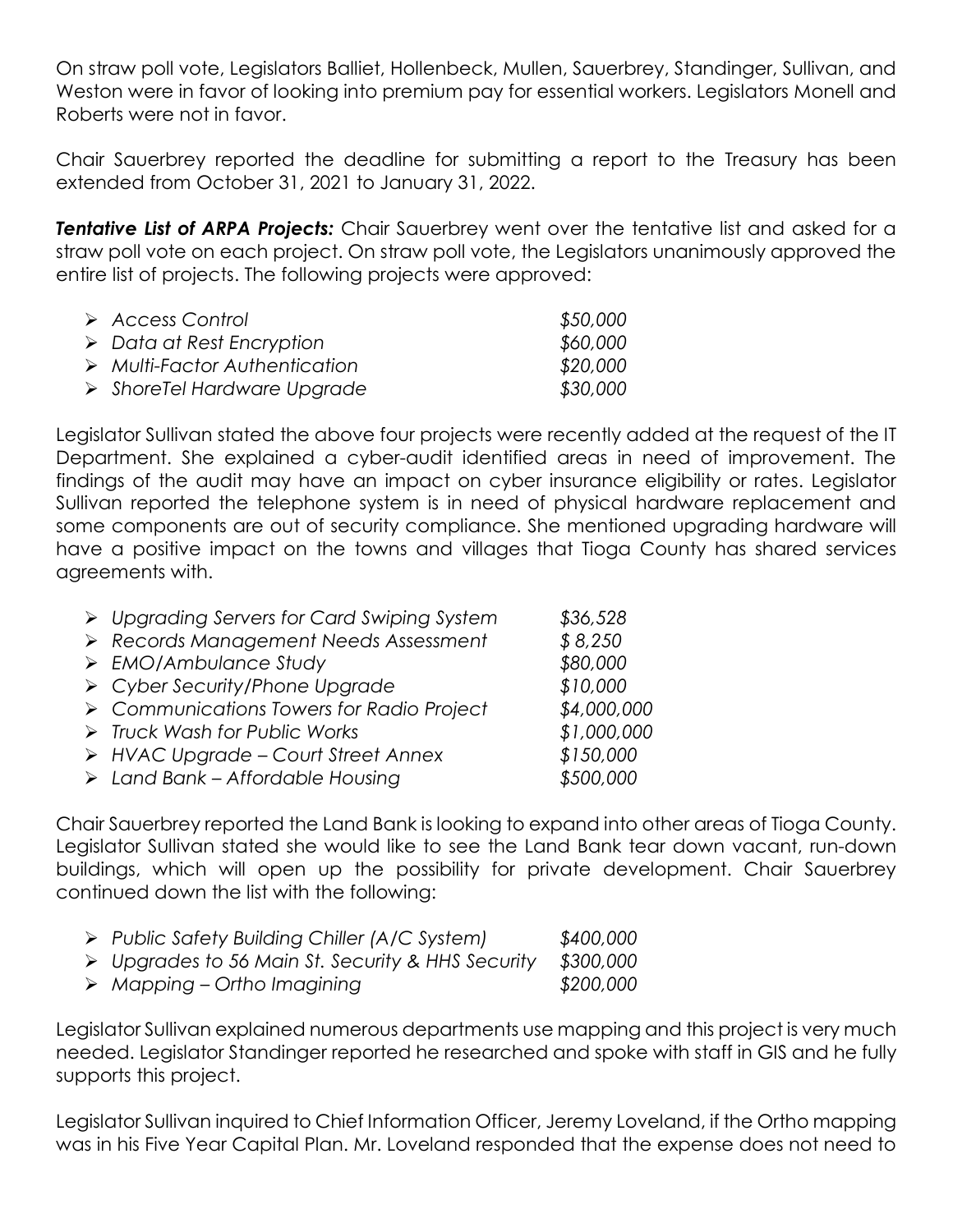be added to the budget until 2027. He reported the ARPA funding will cover the expense through 2026. Chair Sauerbrey asked if the Ortho mapping will require a contract as the ARPA funds need to be contracted for by 2024 and spent by 2026. Mr. Loveland replied that the ARPA funding should cover the expense up until 2027. He stated the cost is \$25,000 per year for the mapping. County Attorney, Peter DeWind, reported some contracts are able to be pre-paid and he suggested doing so for the Ortho mapping to ensure the funds are spent before the deadline.

#### *Racker Center \$400,000*

Chair Sauerbrey stated all Legislators received a request letter from Racker Center. She clarified that the purpose of the project is to house numerous organizations that help in times of need. Racker Center, Catholic Charities, Tioga County Rural Ministry, and Tioga United Way will be centralized in a building known as the Neighborhood Depot. There will also be an Emergency Response Center in the building as the property is located above the floodplain. Chair Sauerbrey reported the center will be available after emergencies, such as flooding, to assist residents with food, clothing, and more.

Legislator Sullivan inquired what the organizations will do with their current buildings should they move into the Neighborhood Depot. Chair Sauerbrey responded that the buildings will become vacant office space.

Legislator Balliet asked if the organizations will upgrade their communication systems. Director of ED&P, LeeAnn Tinney, stated housing all the organizations together will reduce the operating costs for each of them, which in turn, will make them more viable. Ms. Tinney reported the operating cost is estimated to be \$5 per square foot of space at the Neighborhood Depot.

| $\triangleright$ Veteran Suicide Prevention       | \$100,000 |
|---------------------------------------------------|-----------|
| $\triangleright$ Travel, Tourism, & Hospitality   | \$100,000 |
| $\triangleright$ Broadband Project                | \$750,000 |
| $\triangleright$ Transitional Housing (Apalachin) | \$250,000 |

Chair Sauerbrey stated Commissioner of Social Services, Shawn Yetter, has been working with Catholic Charities on a transitional housing project in Apalachin. The project will provide affordable housing for women and children.

| $\triangleright$ Men/ Veteran Transitional Housing | \$250,000 |
|----------------------------------------------------|-----------|
| $\triangleright$ A New Hope Center                 | \$100,000 |
| > Tioga County Suicide Coalition                   | \$50,000  |
| $\triangleright$ Tioga ASAP – CASA Trinity         | \$50,000  |
| $\triangleright$ ARPA Fund Administrator           | \$17,119  |
| $\triangleright$ Bonadio Consultant                | \$9,500   |

All the projects on the list were unanimously approved by the Legislature, but there are still funds unallocated that can be used for additional projects. ARPA funds will be discussed at a future Legislative Worksession.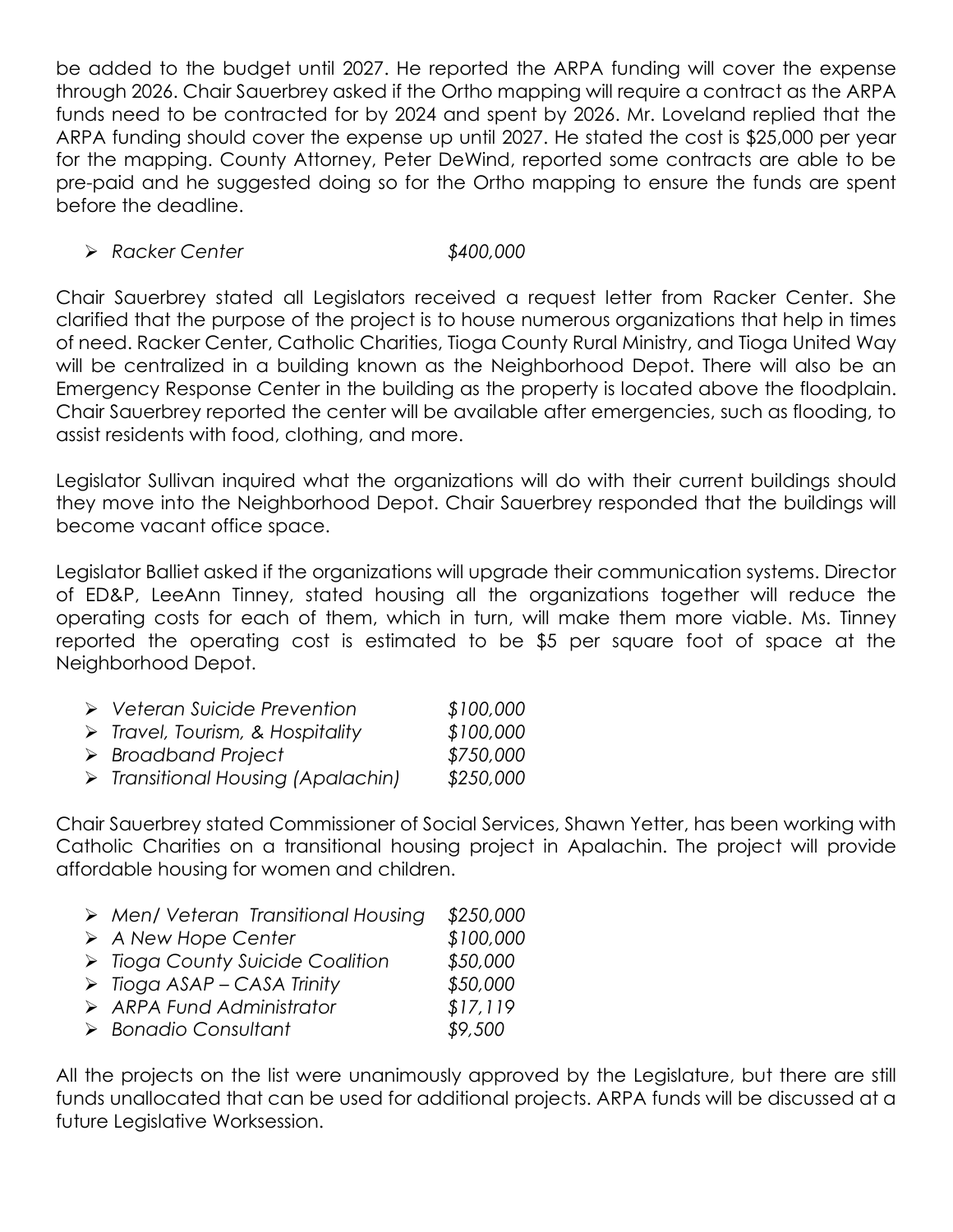#### *2022 Chair of the Legislature Salary Discussion:*

Legislator Sullivan reported the Legislature discussed the salary of the Chair of the Legislature at the last Worksession. The proposed 2022 salary was \$50,000, contingent on a job description being provided. Legislator Sullivan stated \$50,000 was added to the 2022 Tentative Budget and a job description was provided to the Legislators.

Legislator Sullivan reported the current Chair of the Legislature has taken on more duties than past Chairs. She wanted to make it very clear the role of the Chair of the Legislature will be discussed down the road as Tioga County may hire a County Administrator to take on additional duties in the future.

Legislator Mullen stated if a County Administrator is hired, the salary for the Chair will be addressed at that time. With the job description that was provided, Legislator Mullen believes the increase to \$50,000 per year in 2022 is justified. Legislator Roberts stated the job is not yet defined and a new Chair may be voted in January.

Legislator Monell stated a policy needs to be in place regarding the Chair's salary. Legislative Clerk Haskell reported she will need to send a legal notice out with the salaries of the Legislators included on the notice. Ms. Haskell stated she will need the Chair's salary by October 25<sup>th</sup> to ensure timely publication. She also mentioned that the Legislature sets their salaries on an annual basis and suggested revisiting the Chair's salary on an annual basis.

Legislator Sullivan suggested voting on the matter at the October 21st Legislative Worksession and agreed with Ms. Haskell that the Chair's salary be revisited on an annual basis. The Legislators were in agreement that the voting will take place at the next Worksession.

**Remote Work Policy Update – Personnel Officer**: Personnel Officer, Bethany O'Rourke, reported she has been refining the remote work policy and sent a draft version to the Legislators. Ms. O'Rourke incorporated suggested changes from Department Heads, the IT Department, and the Information Security Officer.

Ms. O'Rourke stated there was one question remaining on the procedure. She explained currently that the policy states the Department Head and the Chair of the Legislature are involved in the approval and revision process for remote work. Ms. O'Rourke asked the Legislators, as Chairs of the Standing Committees, if they would like a role as well.

Legislator Sullivan stated the other option presented was to have the Legislators be notified only if an employee was to work remotely. Legislator Hollenbeck believes the decision should be made by the Department Head. Legislators Monell and Mullen agreed with Legislator Hollenbeck. The Legislators agreed that Department Heads will notify the Legislators of changes or revisions to remote work.

Ms. O'Rourke reported she will finalize the policy and it will be adopted in November. The policy will become effective on January 1, 2022.

**Approval of Worksession Minutes**: On motion of Legislator Sullivan, seconded by Legislator Weston and unanimously carried, the September 23, 2021 Legislative Worksession minutes were approved.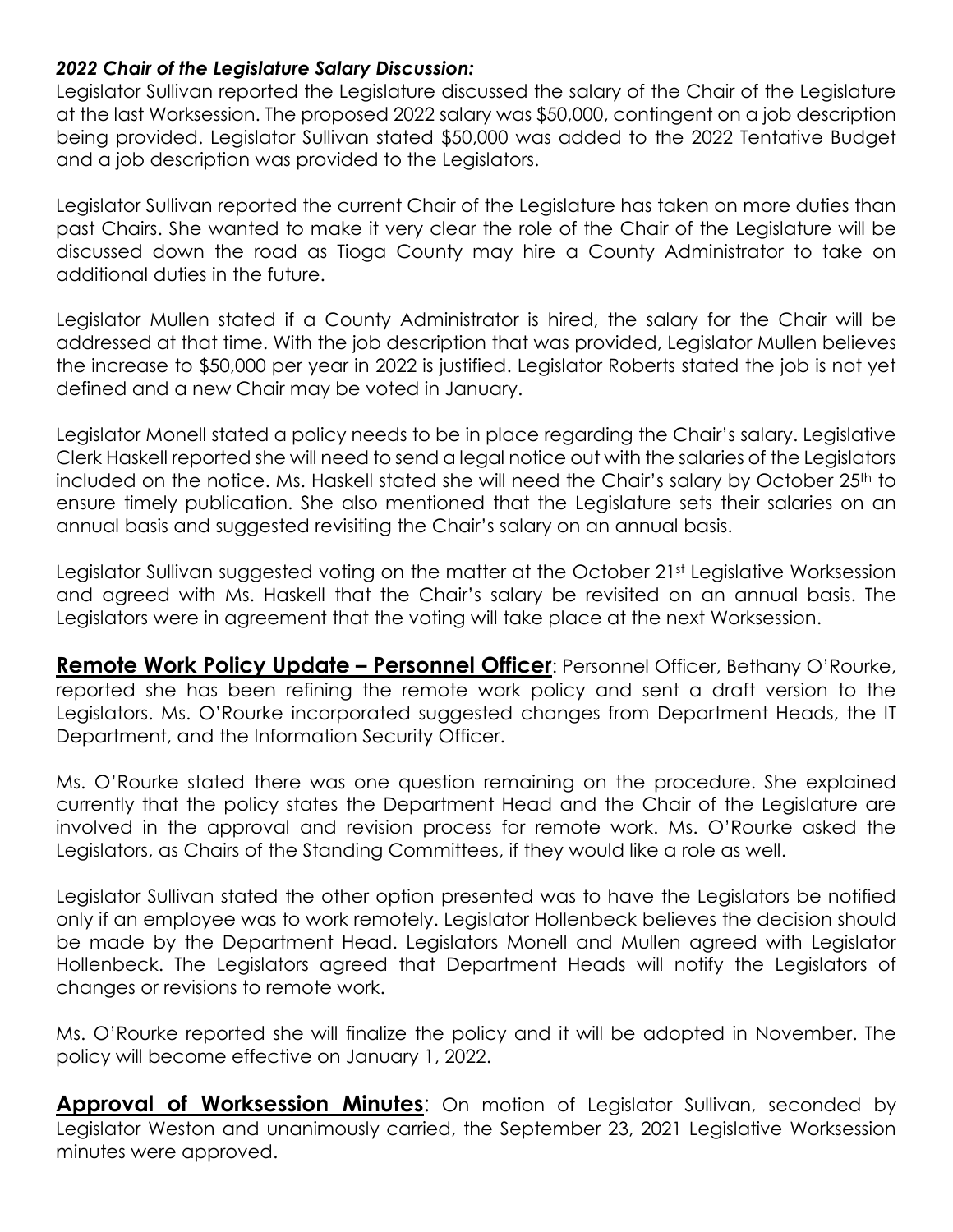### Action Items: Currently, there are no action items.

**Legislative Support:** Legislative Clerk Haskell asked for approval of the September 9, 2021 Legislative Support committee minutes. On motion of Legislator Balliet, seconded by Legislator Hollenbeck and unanimously carried, the minutes were approved.

Ms. Haskell reviewed the Legislative Support Agenda and reported the following:

- Munis Fixed Asset training took place on September 24, with the new Director of Fixed Assets and Records Management in attendance
- On November 5<sup>th</sup>, there will be a Munis training on Contract Entry
- On November 10<sup>th</sup>, there will be a Munis training on Project Ledger and Grant **Accounting**
- On September 28<sup>th</sup>, Ms. Haskell conducted 2 training sessions on Accounts Payable, with a total of 18 staff, representing 10 departments, in attendance
- Accounts Receivable, Payroll, and Tyler Content Manager trainings will take place in the near future
- Ms. Haskell will attend the New York State Legislative Clerk's Conference from October 27<sup>th</sup> – October 29<sup>th</sup>. She reported in addition to the conference, trainings are held, and Ms. Haskell hopes to receive a certificate of completion at the conclusion of next year's conference

**Resolutions:** Ms. Haskell reviewed the agenda and resolutions for the October 12, 2021 Legislature meeting with discussion occurring on the following:

 *Amend Resolution 141-21 – Budget Transfer:* Legislator Mullen stated the resolution did not make it out of committee. He explained the resolution is in regards to E911 and Tioga County's communications upgrade and there were issues brought up in committee.

Chief Accountant, Stephanie Jerzak, reported that a purchase order is already established so this account will need to be addressed soon. Ms. Jerzak stated the money is currently sitting in a fire account, but for accounting purposes, she suggested putting it in an E911 account. There is currently one invoice pending, but Director of Emergency Services, Michael Simmons, stated payment can wait until next month.

Legislator Monell suggested the resolution be pulled, the applicable departments work out the details, and the resolution be revisited at a later date. There were no objections and the Legislators agreed to pull the resolution.

Ms. Haskell explained that Department Heads are supposed to come to the Legislative Office after committee meetings and let her know if resolutions have passed or failed. Ms. Haskell will remind Department Heads of protocol at the next Leaders Meeting.

Chair Sauerbrey stated she specifically asked for a voice vote because there has been circumstances in which there was no verbal confirmation. Shaking or nodding the head is not sufficient as it can lead to confusion about voting.